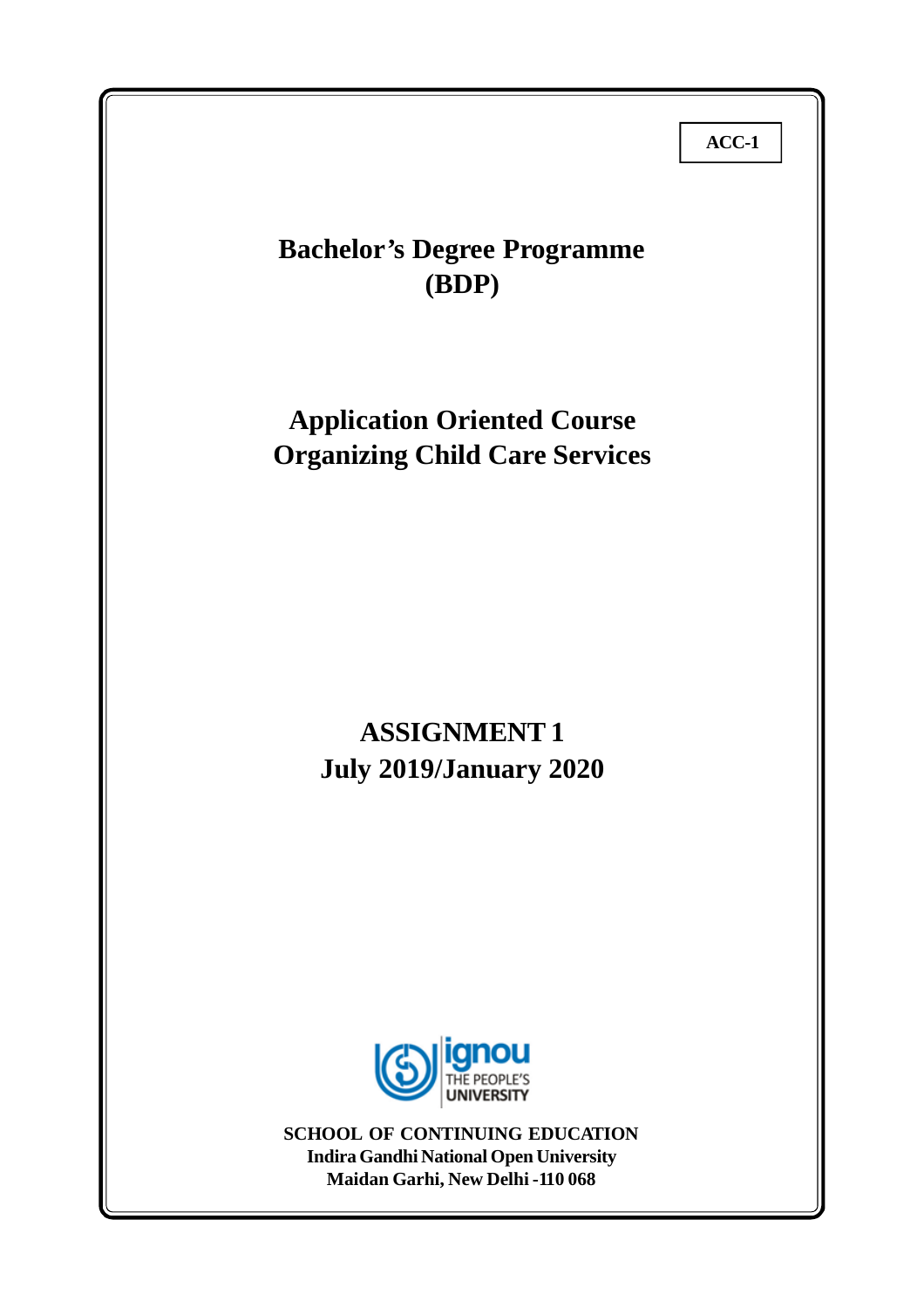# **Application Oriented Course in Organising Child Care Services (ACC-1) ASSIGNMENT 1 July 2019/January 2020**

**Course : ACC – 1**

Dear Learners,

You will have to do one assignment as part of the Course ACC-1. THIS ASSIGNMENT IS COMPULSORY. The assignment has three parts—Section A, B and C. Section 'A' comprises theoretical questions and the other two Sections comprise practical exercises. The assignment carries 100 marks; 60 marks for Section A and 20 marks for each of the other two Sections.

**IN THIS BOOKLET, THE SECTION 'A' OF THE ASSIGNMENT HAS BEEN PRINTED. THE PRACTICAL EXERCISES, WHICH FORM SECTIONS 'B' AND 'C' OF THE ASSIGNMENT, ARE CONTAINED IN THE PRACTICAL MANUAL FOR THE COURSE WHICH YOU WOULD HAVE RECEIVED ALONG WITH THE REST OF THE STUDY MATERIAL. OF THE EXERCISES CONTAINED IN THE PRACTICAL MANUAL, YOU ARE REQUIRED TO DO ONE EXERCISE AS PART OF EACH OF THE SECTIONS 'B' AND 'C'. INFORMATION ABOUT WHICH EXERCISES HAVE TO BE DONE IS GIVEN UNDER SECTIONS 'B' AND 'C' OF THE ASSIGNMENT IN THIS BOOKLET.**

We would advise you to actually do all the practical exercises contained in the Practical Manual. This will give you practice in applying theoretical concepts in real life and enable you to perform better the practical exercises that you need to submit for assessment.

# **SOME DO'S AND DONT'S ABOUT SENDING IN ASSIGNMENTS**

## *Some Do's*

- 1) When you receive the assignment booklet, check it immediately and ask for the missing page(s), if any.
- 2) Submit your assignments regularly to your Study Centre. By doing so, you get a chance to do better in subsequent assignments, as you can benefit from your Counsellor's comments on your submitted response sheets.

Maintain an account of the assignments sent to us and the corrected sheets received by you. This will help you maintain the schedule of your work and avoid the possibility of sending the same assignment a second time.

## *Some Dont's*

- 1) Do not remind us to send back the corrected response sheets. These will be sent to you at the earliest possible.
- 2) Do not misplace/lose your graded assignments. You will need these till the Course is completed.

Do not enclose doubts for clarification along with the assignment. If you want to draw our attention to something of urgent/important nature, write to us separately. Give your roll number, name, address, the title of the Course, the number of the assignment, etc. on top of your letter.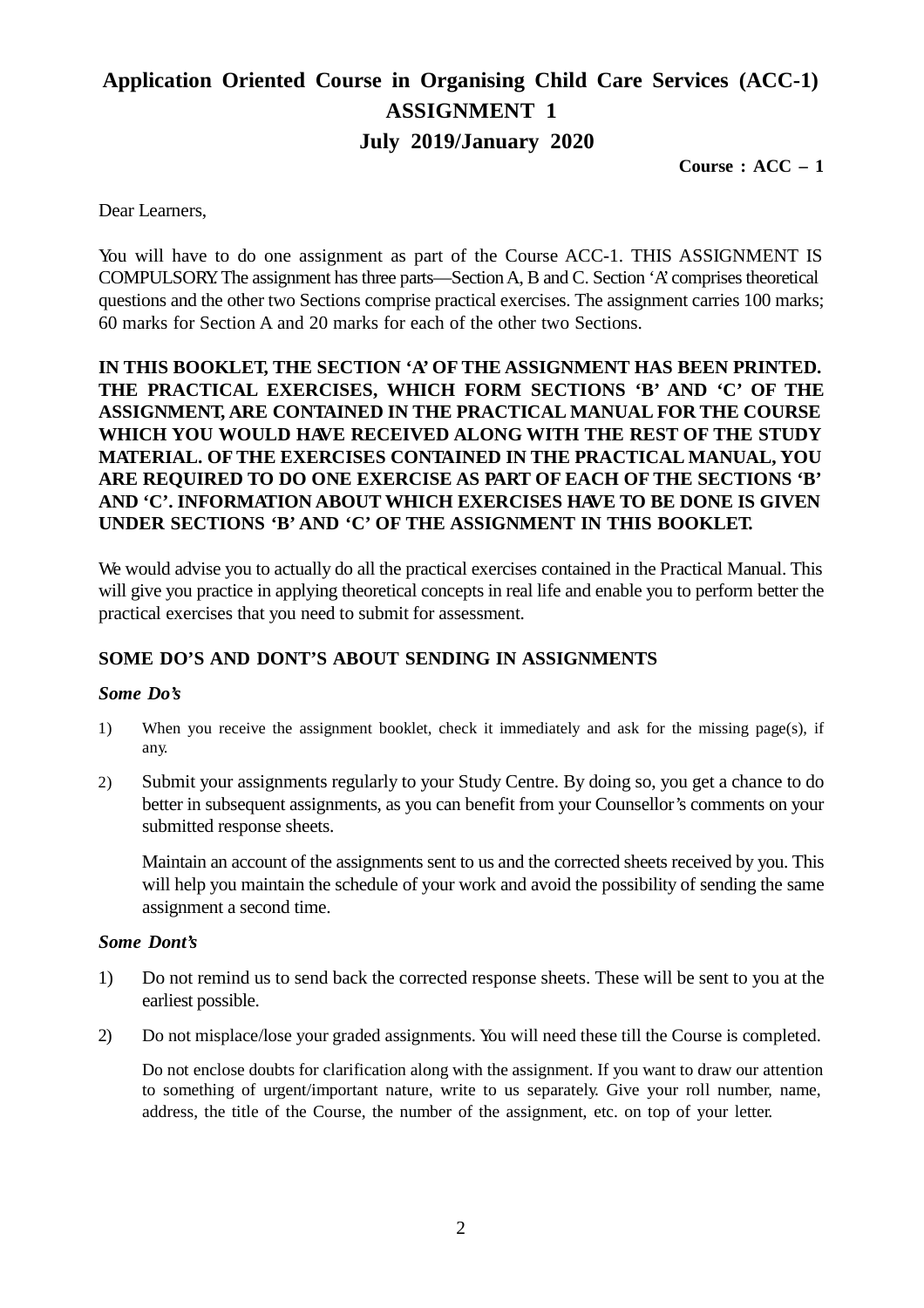# **INSTRUCTIONS**

- 1) Write your roll number, name, full address and date on top right corner of the first page of your response sheets.
- 2) Write the Course title, assignment number and the name of the study centre you are attached to, in the center of the first page of your response sheets.

The top of the first page of your response sheets should look like this:

Please follow the above format strictly. If you do not follow this format, we will be compelled to return your script to you for re-submission.

3) Read the instructions related to assignments printed in the Programme Guide.

Please note that unless you submit the assignment contained in this booklet, within the stipulated time, you would not be permitted to appear for the term-end examination for the course.

Submit Sections A, B and C of the assignment together, otherwise your assignment would be returned to you without being evaluated.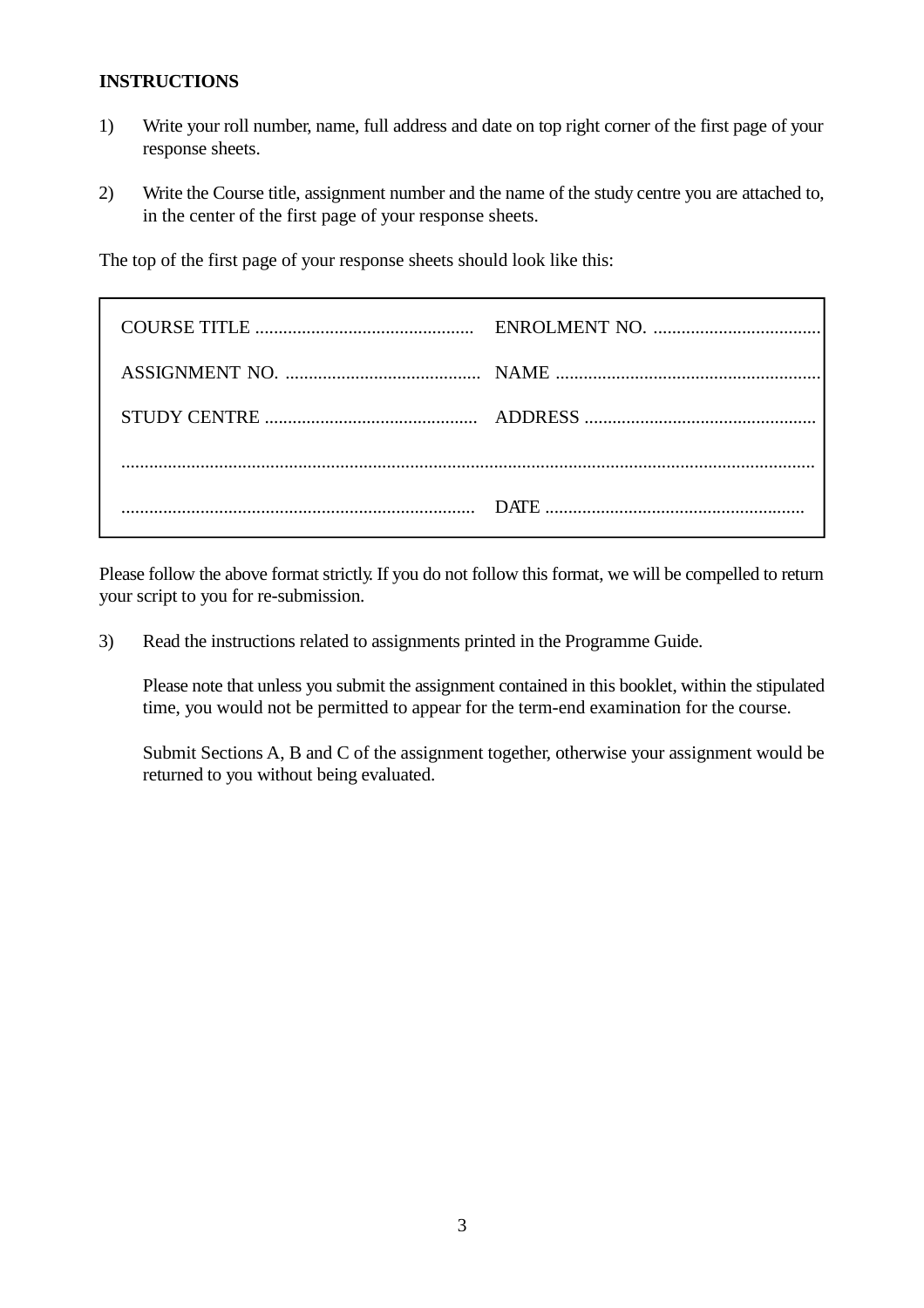#### **ORGANISINGCHILD CARE SERVICES (ACC-1) Assignment 1 (Tutor MarkedAssignment)**

**Course Code: ACC-1 Assignment Code: ACC-1/Assignt-1/TMA-1/2019-20 For July 2019 admission: Last Date of Submission: 30th March, 2020 For January 2020 admission: Last Date of Submission: 30th October, 2020 Total Marks: 100**

#### **SECTION A**

## **SECTIONA**

**60 Marks**

#### **Answer all questions.**

- 1. State whether the following statements are true or false. Give reasons for the same.
	- i) Since young children cannot draw, the preschool teacher should ask them to copy a drawing she has made on the blackboard.
	- ii) Effective storynarration is possible onlywhen the teacher uses aids for storytelling like puppets or masks or flash cards.
	- iii) Infants begin to show the ability to experiment by 18 months of age.
	- iv) Preschool children cannot conserve.
	- v) The chief purpose of assessing children's learning and progress is to identify children who are intelligent and those who are weak.  $(3 x 5 = 15$  marks)
- 2. Explain in detail the importance of providing preschool education to children in the age group 3 to 6 years. (5 marks)
- 3. Describe five behaviors of a one year old child which give evidence of the child's thinking abilities. Discuss how caregivers can promote cognitive development of children during the first two years of life?  $(5 + 5)$
- 4. Describe one play activity each that you will carry out to promote the development of the following:
	- a) Ability to classify in 5 year olds
	- b) Listening skills of 3 year olds
	- c) Altruism and empathyin 4 year olds
	- d) Eye-hand coordination of 2 year olds
	- e) Imagination of 5 year olds

For each activity, mention its content and material(s) required, if any.  $(3 \times 5 = 15 \text{ marks})$ 

- 5. What points you would keep in mind when organizing the indoor space in a child care centre? (5 marks)
- 6. Discuss the attitudes and qualities which are necessary for working as an early childhood educator? (10 marks)

4